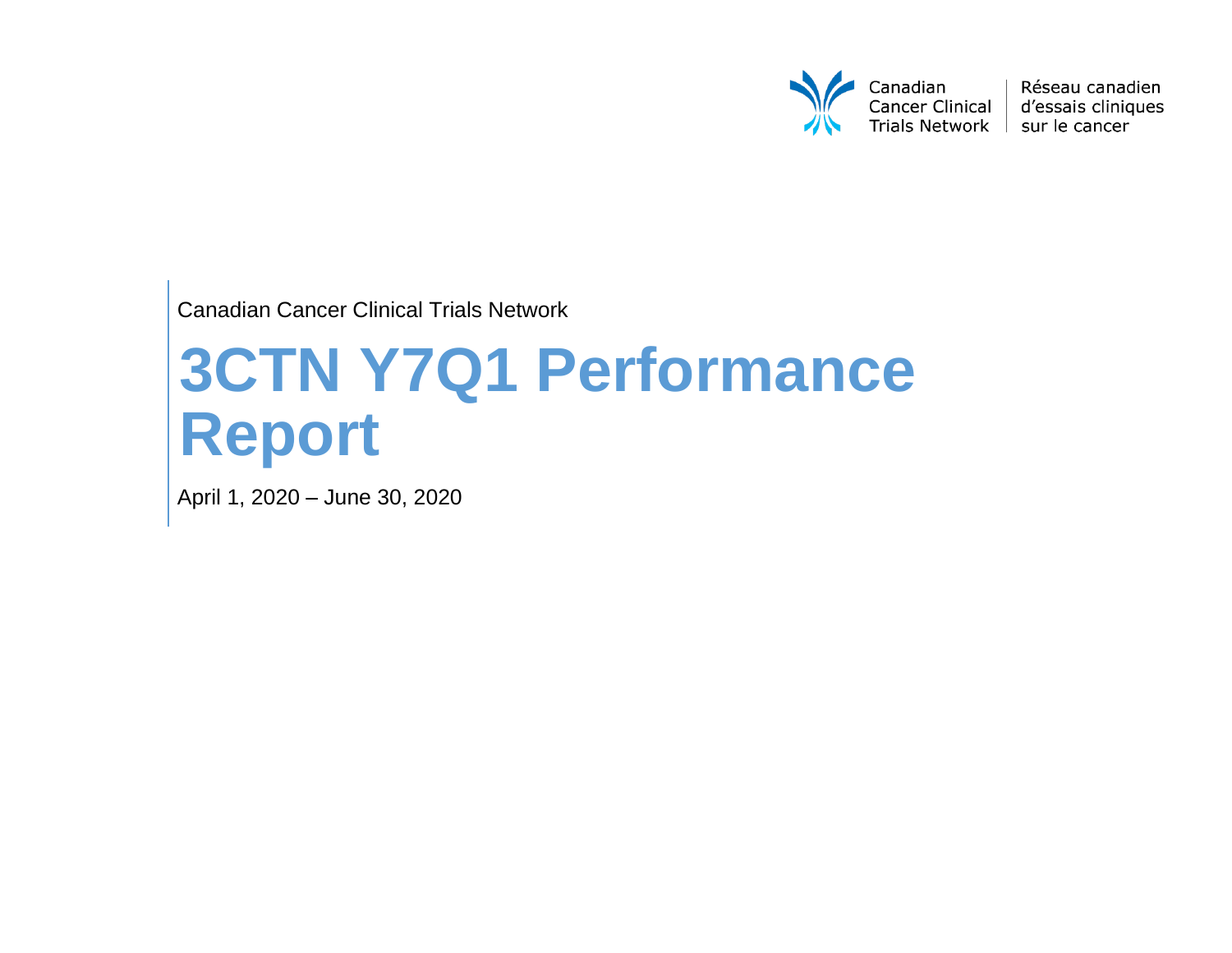# Table of Contents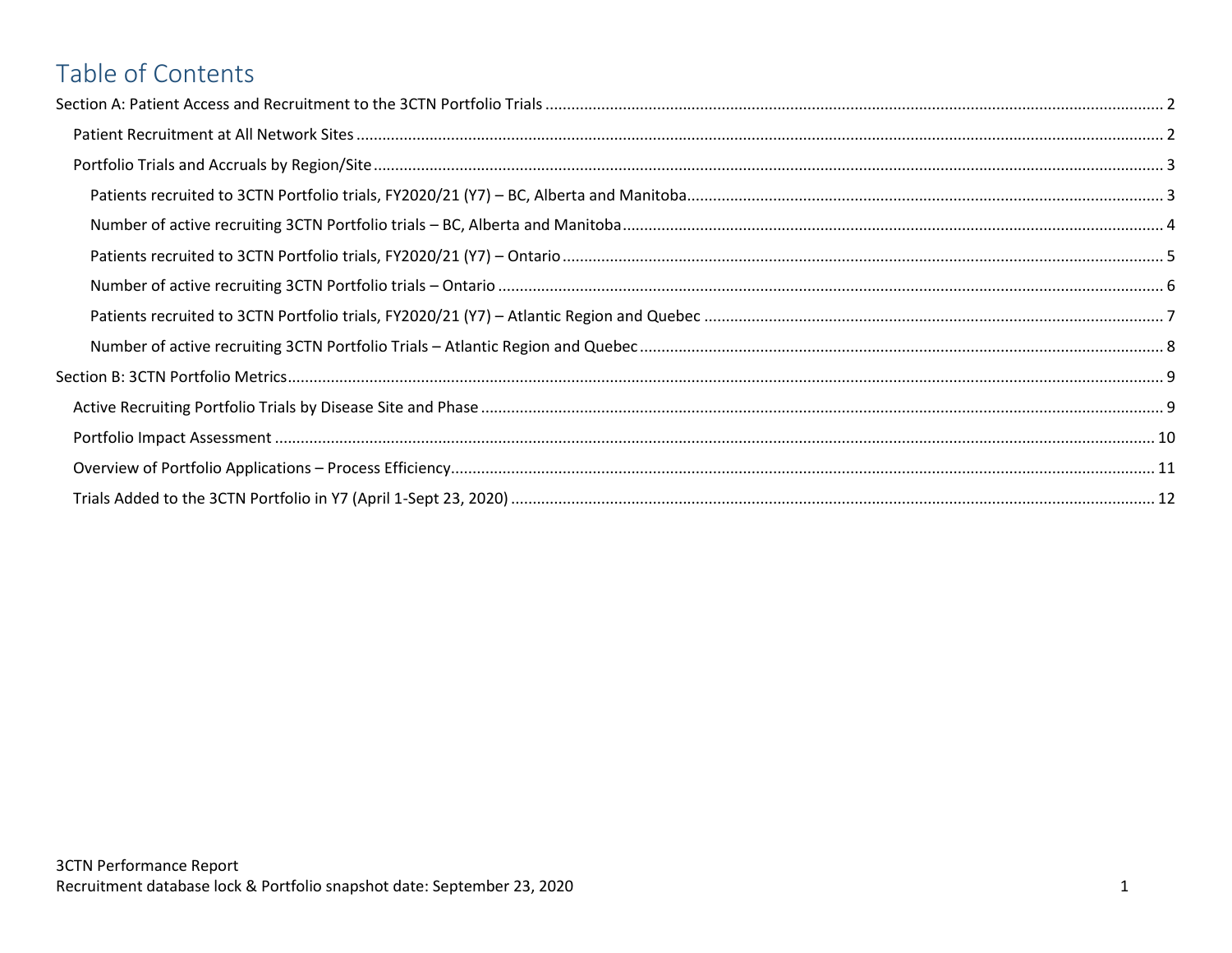# <span id="page-2-0"></span>Section A: Patient Access and Recruitment to the 3CTN Portfolio Trials

#### <span id="page-2-1"></span>Patient Recruitment at All Network Sites



**Objective:** To improve patient access to academic clinical trials and improve patient recruitment by greater than 75% within four years.

#### Notes:

- 3CTN network adult sites' Y7Q1 recruitment is 73% lower than that for the previous year due to COVID-19 impacts at cancer centres across Canada.
- 339 patients were recruited to Portfolio trials in Quarter 1. Y7 target is to achieve 65% above pre-3CTN baseline.
- Overall, ~14% of Adult Sites (6 out of 42) are on track to meet their Y7 target.
- \*Nova Scotia's Y7Q1 recruitment was unreported.
- \*\* Pediatric progress to pre-3CTN baseline recruitment is shown. 3 Pediatric sites are on track to exceed their pre-3CTN baseline by end of Y7.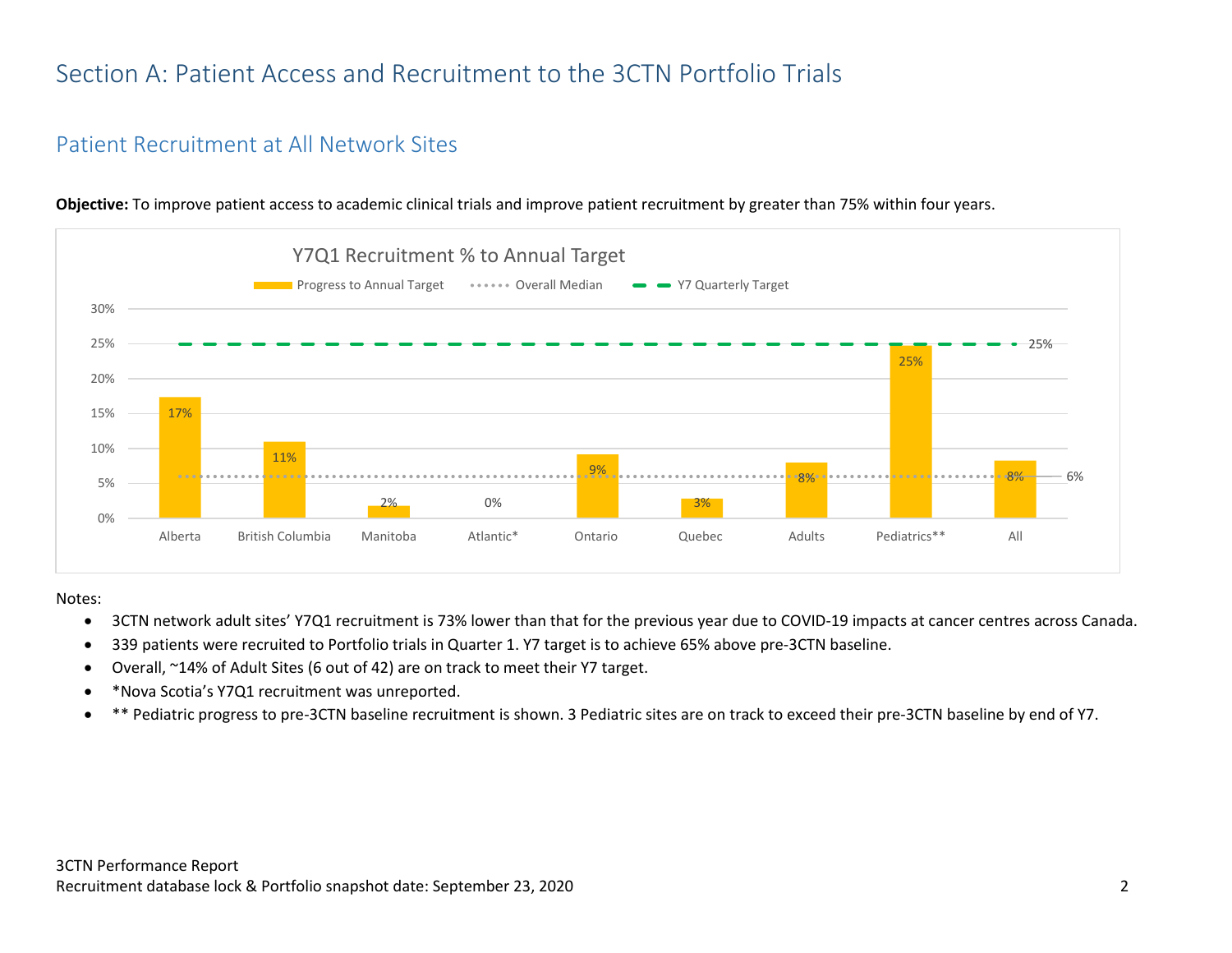## <span id="page-3-0"></span>Portfolio Trials and Accruals by Region/Site

#### <span id="page-3-1"></span>Patients recruited to 3CTN Portfolio trials, FY2020/21 (Y7) – BC, Alberta and Manitoba

|                                  | Pre-3CTN        | <b>Y2</b> | <b>Y3</b> | <b>Y4</b> | <b>Y5</b> | <b>Y6</b> |                |                | Year 7 (2020-21)        |                          |
|----------------------------------|-----------------|-----------|-----------|-----------|-----------|-----------|----------------|----------------|-------------------------|--------------------------|
| <b>Network Site</b>              | <b>Baseline</b> | Total     | Total     | Total     | Total     | Total     | Q1             | <b>Total</b>   | % of<br><b>Baseline</b> | $%$ to<br>Target*        |
| CancerCare Manitoba              | 99              | 72        | 102       | 90        | 98        | 51        | 3              | 3              | 3%                      | 2%                       |
| Western Manitoba Cancer Centre   | $\mathbf{1}$    | 0         | $\Omega$  | $\Omega$  |           |           | $\Omega$       | $\Omega$       | 0%                      | 0%                       |
| CancerCare Manitoba - Pediatrics | 18              | 20        | 14        | 17        | 4         |           | 4              | 4              | 22%                     | $\overline{\phantom{a}}$ |
| <b>Manitoba Total</b>            | 118             | 92        | 116       | 107       | 103       | 59        | $\overline{7}$ | $\overline{7}$ | 6%                      | 2%                       |
| <b>BC Cancer - Vancouver</b>     | 106             | 117       | 152       | 127       | 107       | 110       | 16             | 16             | 15%                     | 9%                       |
| BC Cancer - Abbotsford           | 16              | 28        | 14        | 22        | 22        |           |                | $\mathbf{1}$   | 6%                      | 4%                       |
| BC Cancer - Prince George        | $\mathbf{1}$    | 6.        | 4         | 8         | 9         | 10        | 2              | $\mathbf{2}$   | 200%                    | 121%                     |
| BC Cancer - Kelowna              | 38              | 40        | 30        | 28        | 38        | 33        | 11             | 11             | 29%                     | 18%                      |
| <b>BC Cancer - Victoria</b>      | 26              | 44        | 69        | 64        | 69        | 78        | 4              | 4              | 15%                     | 9%                       |
| <b>British Columbia Total</b>    | 187             | 235       | 269       | 249       | 245       | 232       | 34             | 34             | 18%                     | 11%                      |
| <b>Cross Cancer Institute</b>    | 102             | 112       | 137       | 99        | 103       | 310       | 32             | 32             | 31%                     | 19%                      |
| <b>Tom Baker Cancer Centre</b>   | 76              | 140       | 125       | 154       | 139       | 341       | 19             | 19             | 25%                     | 15%                      |
| Alberta Total                    | 178             | 252       | 262       | 253       | 242       | 651       | 51             | 51             | 29%                     | 17%                      |
| <b>Western Region Total</b>      | 483             | 579       | 647       | 609       | 590       | 942       | 92             | 92             | 19%                     | 11%                      |

\* Pediatric sites are excluded in province and regional "% to Y7 Target" calculations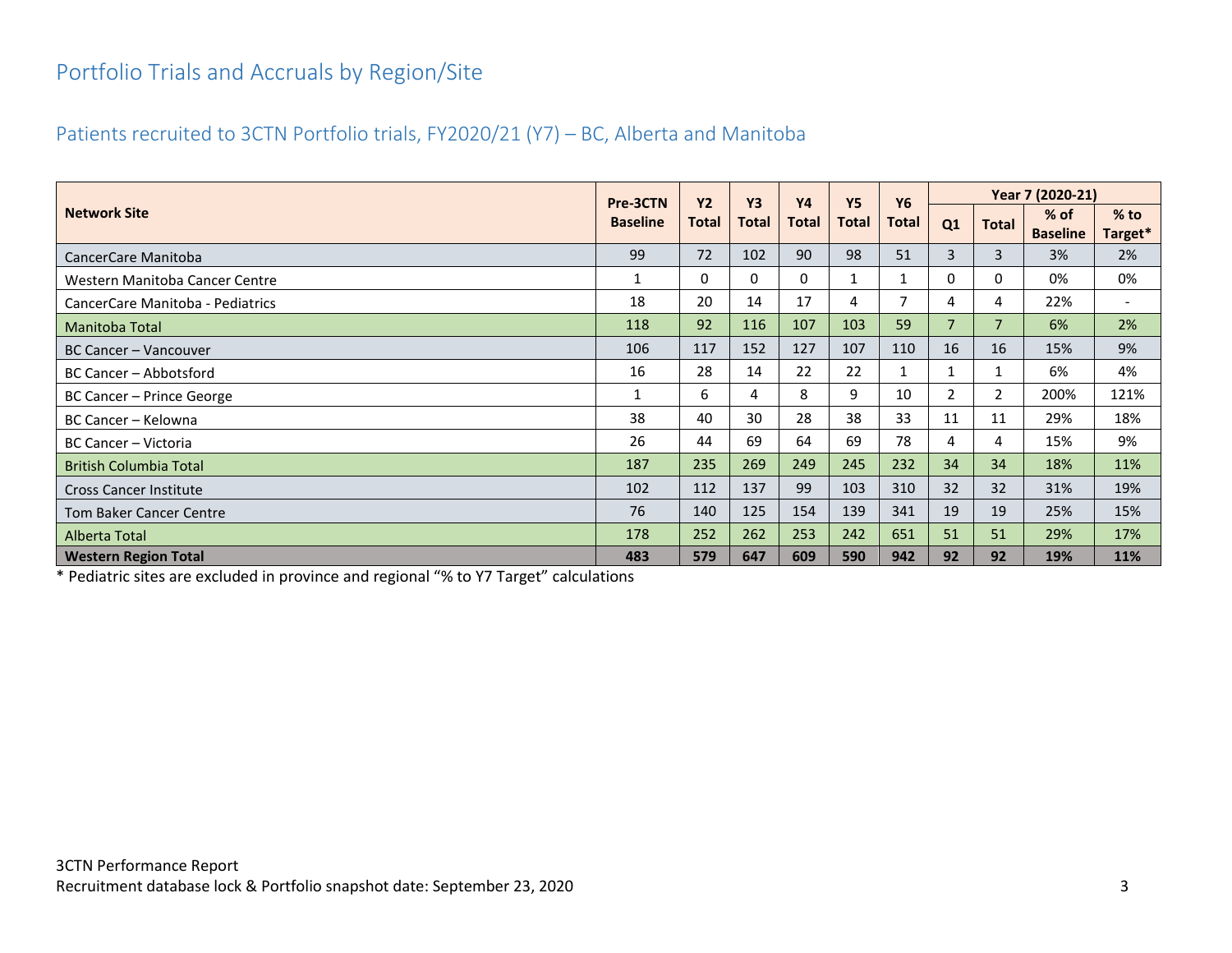#### <span id="page-4-0"></span>Number of active recruiting 3CTN Portfolio trials – BC, Alberta and Manitoba

|                                  | Pre-3CTN        | Y5 (2018-19) |                |                |                | Y6 (2019-20)   |                          |                |                | Y7 (2020-21) |
|----------------------------------|-----------------|--------------|----------------|----------------|----------------|----------------|--------------------------|----------------|----------------|--------------|
| <b>Network Site</b>              | <b>Baseline</b> | Q1           | Q <sub>2</sub> | Q <sub>3</sub> | Q <sub>4</sub> | Q1             | Q <sub>2</sub>           | Q <sub>3</sub> | Q4             | Q1           |
| CancerCare Manitoba              | 37              | 28           | 27             | 29             | 23             | 22             | 19                       | 16             | 22             | 13           |
| Western Manitoba Cancer Centre   | 0               | 0            | 0              |                | 1              |                |                          |                |                |              |
| CancerCare Manitoba - Pediatrics | 19              | 17           | 17             | 15             | 13             | 10             | 9                        | 8              | 9              | 9            |
| <b>BC Cancer - Vancouver</b>     | 50              | 25           | 25             | 27             | 27             | 26             | 25                       | 23             | 27             | 16           |
| <b>BC Cancer - Abbotsford</b>    | 6               | 4            | 4              | 4              | 4              | 5.             | 5                        | 0              | 0              |              |
| BC Cancer - Prince George        | 2               | 3            | 3              | 3              | 3              | $\overline{2}$ | $\overline{2}$           | 3              | 3              | 4            |
| BC Cancer - Kelowna              | 23              | 9            | 10             | 6              | 6              | 5 <sup>1</sup> | 5                        | 5              | $\overline{ }$ | 4            |
| BC Cancer - Victoria             | 12              | 5            | 6              | 5.             | 5              | 8              | $\overline{\phantom{a}}$ | 6              | 6              | 7            |
| <b>Cross Cancer Institute</b>    | 29              | 29           | 28             | 30             | 29             | 27             | 26                       | 27             | 21             | 14           |
| <b>Tom Baker Cancer Centre</b>   | 20              | 29           | 32             | 32             | 30             | 30             | 34                       | 33             | 33             | 28           |

Note: COVID-19 caused a majority of sites and sponsors to put their trial setup or recruitment on hold during Y7Q1.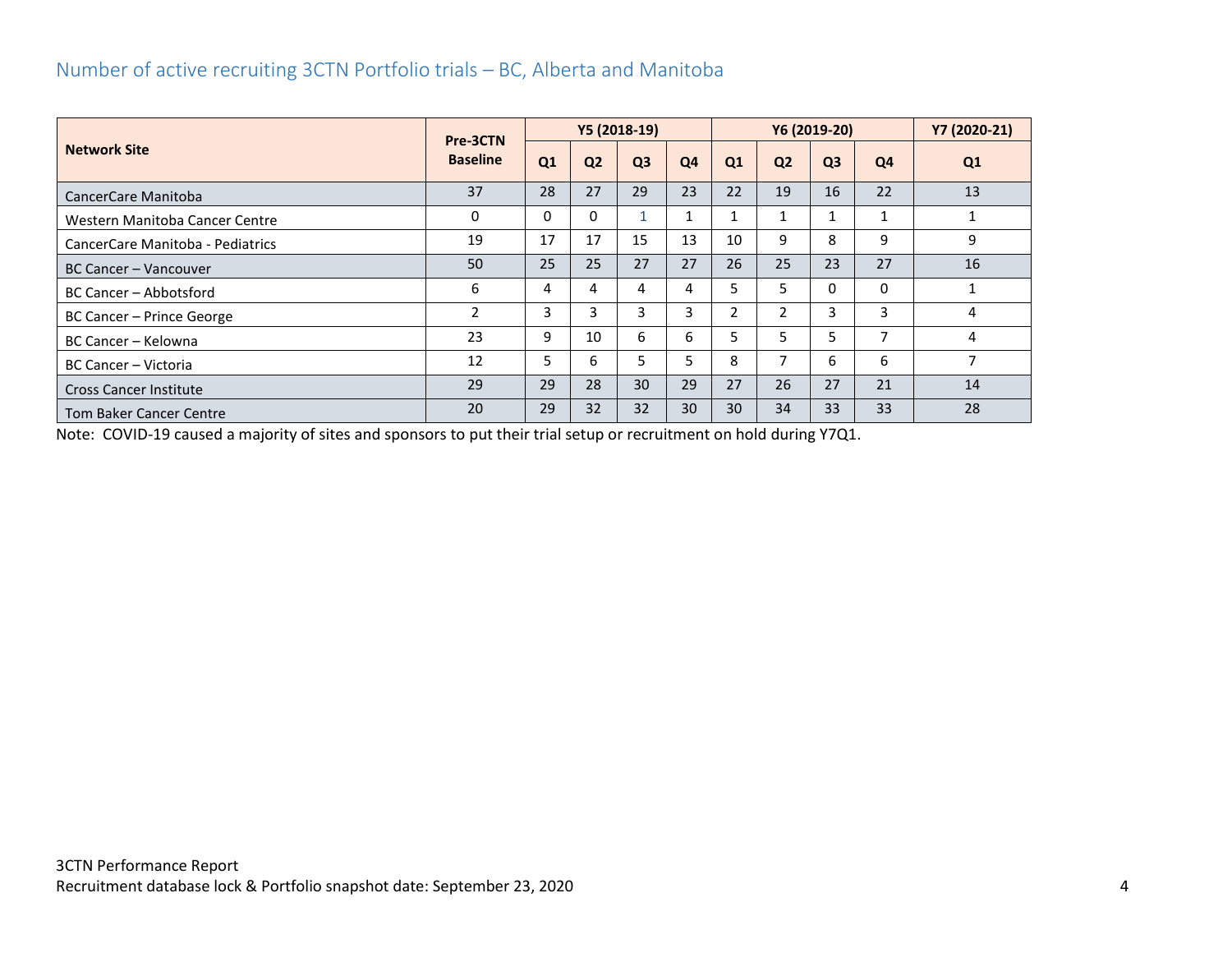## <span id="page-5-0"></span>Patients recruited to 3CTN Portfolio trials, FY2020/21 (Y7) – Ontario

|                                                                    | Pre-3CTN        | Y2             | <b>Y3</b>    | <b>Y4</b>      | <b>Y5</b>      | <b>Y6</b>      | Year 7 (2020-21) |              |                         |                         |  |
|--------------------------------------------------------------------|-----------------|----------------|--------------|----------------|----------------|----------------|------------------|--------------|-------------------------|-------------------------|--|
| <b>Network Site</b>                                                | <b>Baseline</b> | <b>Total</b>   | <b>Total</b> | <b>Total</b>   | <b>Total</b>   | <b>Total</b>   | Q1               | <b>Total</b> | % of<br><b>Baseline</b> | $%$ to<br><b>Target</b> |  |
| London Health Sciences Centre                                      | 186             | 172            | 187          | 169            | 248            | 942            | 39               | 39           | 21%                     | 13%                     |  |
| <b>Grand River Regional Cancer Centre</b>                          | 20              | 13             | 43           | 32             | 34             | 19             | 9                | 9            | 45%                     | 27%                     |  |
| <b>Windsor Regional Cancer Centre</b>                              | 14              | 17             | 63           | 32             | 16             | 3              | $\Omega$         | $\Omega$     | 0%                      | 0%                      |  |
| Juravinski Cancer Centre                                           | 181             | 231            | 247          | 454            | 345            | 217            | 16               | 16           | 9%                      | 5%                      |  |
| <b>Cambridge Memorial Hospital</b>                                 | 11              | $\overline{2}$ | 5            | 4              | 5              | 8              | $\overline{3}$   | 3            | 27%                     | 17%                     |  |
| St. Joseph's Healthcare Hamilton                                   | 21              | 30             | 54           | 74             | 40             | 20             | 6                | 6            | 29%                     | 17%                     |  |
| <b>Walker Family Cancer Centre</b>                                 | 17              | 22             | 13           | 23             | 37             | 40             | $\mathbf{1}$     | $\mathbf{1}$ | 6%                      | 4%                      |  |
| Sunnybrook Health Sciences Centre                                  | 141             | 229            | 398          | 363            | 651            | 638            | 27               | 27           | 19%                     | 12%                     |  |
| Humber River Hospital                                              | $\mathbf{1}$    | $\overline{2}$ | $\mathbf{1}$ | 9              | $\overline{7}$ | 3              | $\mathbf{1}$     | $\mathbf{1}$ | 100%                    | 61%                     |  |
| <b>Michael Garron Hospital</b>                                     | $\overline{2}$  | $\overline{2}$ | $\mathbf{1}$ | $\overline{7}$ | $\overline{2}$ | $\Omega$       | $\Omega$         | $\Omega$     | 0%                      | 0%                      |  |
| Princess Margaret Cancer Centre                                    | 396             | 384            | 533          | 473            | 720            | 543            | 14               | 14           | 4%                      | 2%                      |  |
| Markham Stouffville Hospital                                       | $\mathbf{1}$    | 0              | 28           | 9              | $\overline{2}$ | 6              | $\mathbf{0}$     | $\mathbf 0$  | 0%                      | 0%                      |  |
| Mount Sinai Hospital                                               | 21              | 12             | 40           | $\overline{7}$ | 12             | $\overline{7}$ | $\Omega$         | $\Omega$     | 0%                      | 0%                      |  |
| Northeast Cancer Centre                                            | 24              | 17             | 12           | 9              | 18             | 17             | $\Omega$         | $\Omega$     | 0%                      | 0%                      |  |
| North York General Hospital                                        | $\mathbf{1}$    | 4              | 8            | 11             | 9              | $\overline{7}$ | 0                | 0            | 0%                      | 0%                      |  |
| Royal Victoria Regional Health Centre                              | 8               | 18             | 58           | 23             | 9              | 25             | $\overline{4}$   | 4            | 50%                     | 30%                     |  |
| St. Michael's Hospital                                             | 19              | $\Omega$       | 27           | $\overline{2}$ | $\mathbf{1}$   | 3              | $\Omega$         | $\Omega$     | 0%                      | 0%                      |  |
| Southlake Regional Health Centre                                   | 10              | 15             | 75           | 26             | 68             | 32             | $\mathbf{1}$     | $\mathbf{1}$ | 10%                     | 6%                      |  |
| Thunder Bay Regional Health Sciences Centre                        | 26              | 3              | 46           | 16             | 25             | 4              | $\Omega$         | 0            | 0%                      | 0%                      |  |
| Trillium Health Partners - Credit Valley Hospital                  | 27              | 5              | 51           | 10             | 12             | 10             | 0                | 0            | 0%                      | 0%                      |  |
| William Osler Health System                                        | $\mathbf{1}$    | 0              | 29           | 13             | $\Omega$       | 16             | $\Omega$         | $\Omega$     | 0%                      | 0%                      |  |
| The Ottawa Hospital Cancer Centre                                  | 132             | 238            | 396          | 500            | 850            | 804            | 62               | 62           | 47%                     | 28%                     |  |
| Cancer Centre of Southeastern Ontario at Kingston General Hospital | 41              | 58             | 122          | 84             | 72             | 89             | 17               | 17           | 41%                     | 25%                     |  |
| R.S. McLaughlin Durham Regional Cancer Centre                      | 22              | 26             | 70           | 18             | 15             | 36             | $\mathbf{0}$     | $\Omega$     | 0%                      | 0%                      |  |
| <b>Central Region Total</b>                                        | 1323            | 1500           | 2507         | 2368           | 3198           | 3489           | 200              | 200          | 15%                     | 9%                      |  |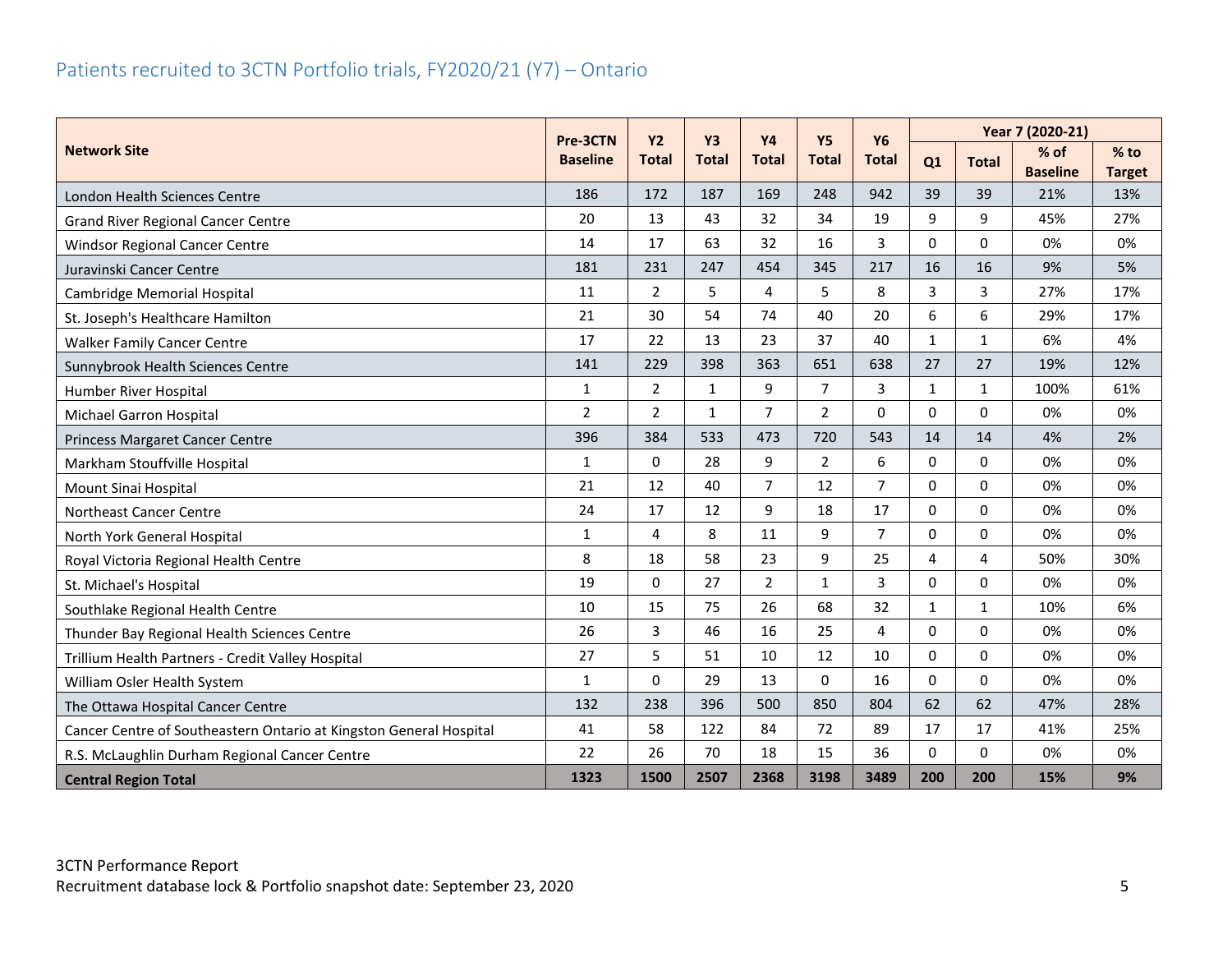#### <span id="page-6-0"></span>Number of active recruiting 3CTN Portfolio trials – Ontario

|                                                                    |                             |                |                | Y5 (2018-19)   |                | Y6 (2019-20)   |                |                |                | Y7 (2020-21)            |
|--------------------------------------------------------------------|-----------------------------|----------------|----------------|----------------|----------------|----------------|----------------|----------------|----------------|-------------------------|
| <b>Network Site</b>                                                | Pre-3CTN<br><b>Baseline</b> | Q1             | Q <sub>2</sub> | Q <sub>3</sub> | Q <sub>4</sub> | Q1             | Q <sub>2</sub> | Q <sub>3</sub> | Q <sub>4</sub> | Q1                      |
| <b>London Health Sciences Centre</b>                               | 79                          | 45             | 46             | 46             | 40             | 47             | 52             | 54             | 57             | 45                      |
| <b>Grand River Regional Cancer Centre</b>                          | 11                          | 8              | 8              | 8              | 8              | 6              | $\overline{7}$ | 8              | 8              | 8                       |
| Windsor Regional Cancer Centre                                     | 4                           | 4              | 4              | 5              | 5              | 4              | 4              | 4              | 3              | $\overline{\mathbf{4}}$ |
| Juravinski Cancer Centre                                           | 51                          | 29             | 27             | 30             | 32             | 22             | 26             | 24             | 34             | 13                      |
| Cambridge Memorial Hospital                                        | 5                           | $\overline{2}$ | $\overline{2}$ | 3              | $\overline{2}$ | $\overline{2}$ | $\overline{2}$ | $\overline{2}$ | $\overline{2}$ | $\overline{2}$          |
| St. Joseph's Healthcare Hamilton                                   | $\overline{2}$              | 3              | $\overline{2}$ | $\overline{2}$ | 3              | 1              | $\mathbf{1}$   | 1              | $\mathbf{1}$   | $\mathbf{1}$            |
| <b>Walker Family Cancer Centre</b>                                 | 10                          | 8              | $\overline{7}$ | 8              | $\overline{7}$ | 6              | 6              | 8              | $\overline{7}$ | 8                       |
| Sunnybrook Health Sciences Centre                                  | 10                          | 32             | 34             | 34             | 35             | 34             | 36             | 36             | 35             | 47                      |
| Humber River Hospital                                              | 0                           | 3              | 3              | $\overline{2}$ | $\overline{2}$ | $\overline{2}$ | $\overline{2}$ | 3              | $\overline{2}$ | 3                       |
| Michael Garron Hospital                                            | 3                           | 2              | $\overline{2}$ | $\overline{2}$ | $\overline{2}$ | $\mathbf{1}$   | $\mathbf{1}$   | $\mathbf{1}$   | $\mathbf{1}$   | $\mathbf{1}$            |
| Princess Margaret Cancer Centre                                    | 91                          | 71             | 74             | 81             | 86             | 78             | 88             | 89             | 80             | 80                      |
| Markham Stouffville Hospital                                       | $\Omega$                    | $\Omega$       | $\Omega$       | $\mathbf{1}$   | $\mathbf{1}$   | $\mathbf{1}$   | $\Omega$       | $\mathbf{1}$   | $\mathbf{1}$   | $\mathbf{1}$            |
| Mount Sinai Hospital                                               | 6                           | 4              | 4              | 4              | 4              | 4              | 5              | 6              | 3              | 3                       |
| Northeast Cancer Centre                                            | 10                          | 6              | $\overline{7}$ | $\overline{7}$ | 8              | $\overline{7}$ | $\overline{7}$ | $\overline{7}$ | 7              | 8                       |
| North York General Hospital                                        | 0                           | 3              | 4              | 3              | 3              | 3              | 5              | 4              | $\mathbf{1}$   | $\overline{2}$          |
| Royal Victoria Regional Health Centre                              | 5                           | 8              | 6              | 6              | 6              | 6              | 6              | 9              | 10             | 10                      |
| St. Michael's Hospital                                             | 4                           | $\mathbf{1}$   | $\mathbf{1}$   | $\mathbf{1}$   | $\overline{2}$ | $\overline{2}$ | $\overline{2}$ | 3              | $\overline{2}$ | $\overline{2}$          |
| Southlake Regional Health Centre                                   | 3                           | 9              | 10             | 10             | 10             | 9              | 8              | 8              | $\overline{7}$ | 6                       |
| Thunder Bay Regional Health Sciences Centre                        | 8                           | 5              | 5              | 5              | 5              | 5              | 5              | 4              | 3              | $\mathbf 0$             |
| Trillium Health Partners - Credit Valley Hospital                  | 9                           | $\overline{3}$ | 3              | 3              | 4              | 4              | $\overline{4}$ | 3              | 6              | $\mathbf 0$             |
| William Osler Health System                                        | $\Omega$                    | $\mathbf 1$    | $\mathbf{1}$   | $\overline{2}$ | $\overline{2}$ | 1              | $\overline{2}$ | $\overline{2}$ | $\overline{2}$ | $\mathbf{1}$            |
| The Ottawa Hospital Cancer Centre                                  | 56                          | 38             | 37             | 41             | 51             | 41             | 36             | 34             | 15             | 10                      |
| Cancer Centre of Southeastern Ontario at Kingston General Hospital | 18                          | 26             | 25             | 25             | 26             | 21             | 33             | 33             | 22             | 21                      |
| R.S. McLaughlin Durham Regional Cancer Centre                      | 13                          | 3              | 4              | 3              | 3              | 3              | 3              | $\overline{2}$ | $\overline{2}$ | $\mathbf 0$             |

Note: COVID-19 caused a majority of sites and sponsors to put their trial setup or recruitment on hold during Y7Q1.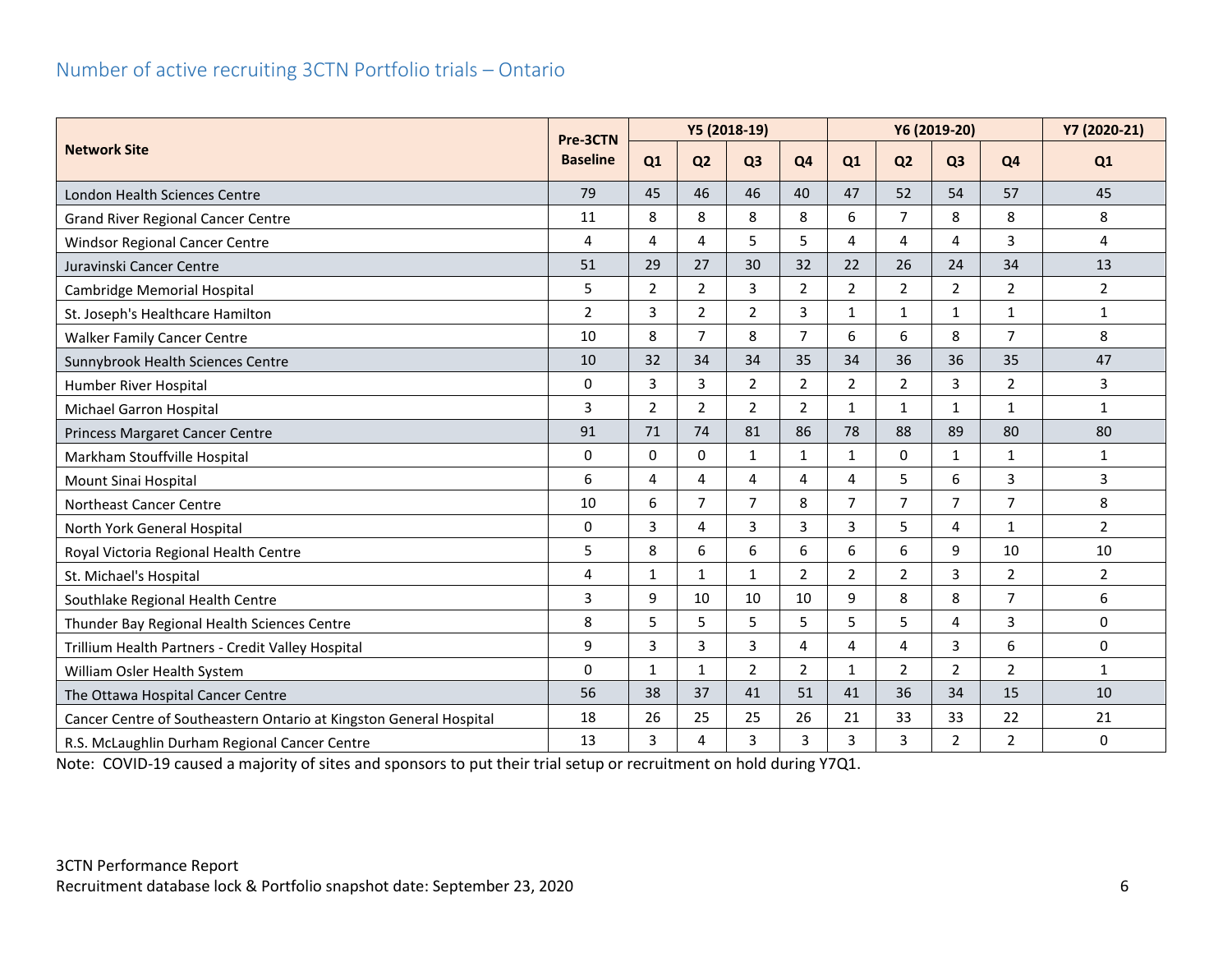#### <span id="page-7-0"></span>Patients recruited to 3CTN Portfolio trials, FY2020/21 (Y7) – Atlantic Region and Quebec

|                                                                                                      | Pre-3CTN                        | <b>Y2</b> | <b>Y3</b>    | <b>Y4</b>    | <b>Y5</b>    | <b>Y6</b>    |                |                | Year 7 (2020-21)          |                          |
|------------------------------------------------------------------------------------------------------|---------------------------------|-----------|--------------|--------------|--------------|--------------|----------------|----------------|---------------------------|--------------------------|
| <b>Network Site</b>                                                                                  | <b>Baseline</b><br><b>Total</b> |           | <b>Total</b> | <b>Total</b> | <b>Total</b> | <b>Total</b> | Q1             | <b>Total</b>   | $%$ of<br><b>Baseline</b> | $%$ to<br>Target*        |
| Nova Scotia Health Authority                                                                         | 39                              | 40        | 52           | 45           | 42           | 20           | <b>DNR</b>     | <b>DNR</b>     | <b>DNR</b>                | <b>DNR</b>               |
| Eastern Regional Health Authority                                                                    | 15                              | 4         | 12           | 8            | 15           | 16           | 0              | $\Omega$       | 0%                        | 0%                       |
| Janeway Children's Health and Rehabilitation Centre                                                  | 4                               | 3         | 4            | 4            | 0            | 0            | 3              | 3              | 75%                       | $\overline{\phantom{a}}$ |
| <b>Atlantic Total</b>                                                                                | 58                              | 47        | 68           | 57           | 57           | 36           | 3              | $\mathbf{3}$   | 5%                        | 0%                       |
| CIUSSS du Centre-Ouest-de-l'Île-de-Montréal (CIUSSS CODIM)                                           | 87                              | 76        | 161          | 149          | 71           | 155          | 9              | 9              | 10%                       | 6%                       |
| CISSS de l'Outaouais                                                                                 | 3                               | 0         | 4            | 32           | $\mathbf{1}$ | 5            | 0              | 0              | 0%                        | 0%                       |
| CHU de Québec - Université Laval, adults                                                             | 180                             | 25        | 144          | 236          | 99           | 309          | 14             | 14             | 8%                        | 5%                       |
| CIUSSS de l'Estrie - Centre hospitalier universitaire de Sherbrooke, adults (CIUSSS-<br>Estrie-CHUS) | 46                              | 16        | 70           | 55           | 18           | 61           | 0              | 0              | 0%                        | 0%                       |
| Centre Hospitalier de l'Université de Montréal (CHUM)                                                | 153                             | 59        | 123          | 149          | 112          | 66           | $\overline{2}$ | $\overline{2}$ | 1%                        | 1%                       |
| CIUSSS du Nord-de-l'Île-de-Montréal (CIUSSS NDIM)                                                    | 3                               | 0         | 4            | 16           | 8            | 539          | 0              | 0              | 0%                        | 0%                       |
| CIUSSS de l'Est-de-l'Île-de-Montréal (CIUSSS EDIM)                                                   | 60                              | 12        | 51           | 49           | 23           | 15           | 0              | $\Omega$       | 0%                        | 0%                       |
| CHU de Québec-Université Laval / Centre Mère-Enfant Soleil                                           | 17                              | 14        | 7            | 17           | 22           | 21           | 8              | 8              | 47%                       | $\overline{\phantom{a}}$ |
| Centre hospitalier universitaire de Sainte-Justine                                                   | 42                              | 26        | 44           | 40           | 38           | 38           | 10             | 10             | 24%                       |                          |
| Montreal Children's Hospital                                                                         | 24                              | 23        | 14           | 20           | 8            | 10           | 1              |                | 4%                        |                          |
| <b>Quebec Total</b>                                                                                  | 615                             | 251       | 622          | 763          | 400          | 1219         | 44             | 44             | 7%                        | 3%                       |
| <b>Eastern Region Total</b>                                                                          | 673                             | 298       | 690          | 820          | 457          | 1255         | 47             | 47             | 7%                        | 3%                       |

\* Pediatric sites are excluded in province and regional "% to Y7 Target" calculations.

DNR= Did Not Report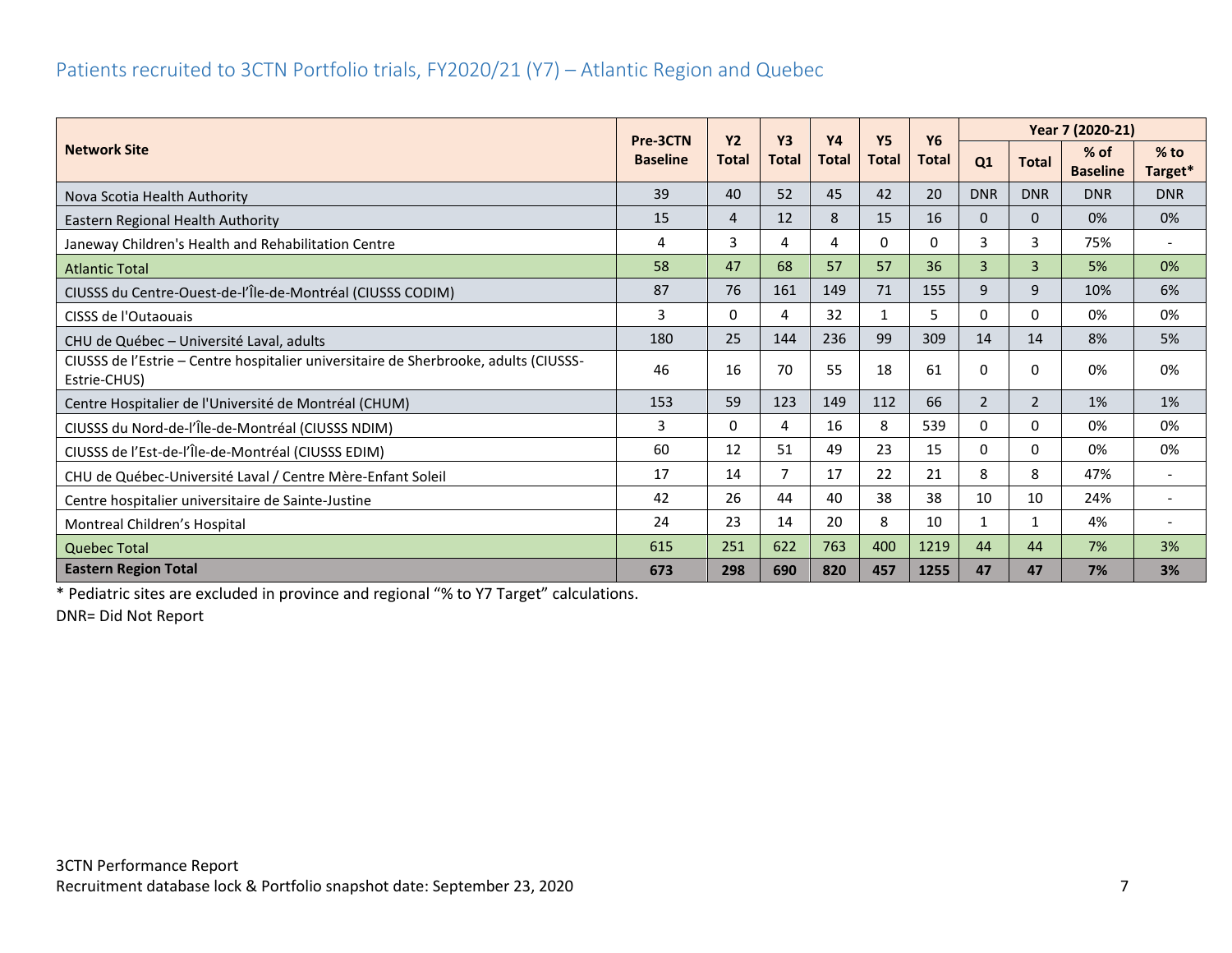#### <span id="page-8-0"></span>Number of active recruiting 3CTN Portfolio Trials – Atlantic Region and Quebec

|                                                                                                      |                             |     | Y5 (2018-19)   |                       |                | Y6 (2019-20) |                |                |    | Y7 (2020-21)   |
|------------------------------------------------------------------------------------------------------|-----------------------------|-----|----------------|-----------------------|----------------|--------------|----------------|----------------|----|----------------|
| <b>Network Site</b>                                                                                  | Pre-3CTN<br><b>Baseline</b> | Q1  | Q <sub>2</sub> | Q <sub>3</sub>        | Q <sub>4</sub> | Q1           | Q <sub>2</sub> | Q <sub>3</sub> | Q4 | Q <sub>1</sub> |
| Nova Scotia Health Authority                                                                         | 14                          | 12  | 16             | 17                    | 17             | 19           | 14             | 17             | 16 | <b>DNR</b>     |
| Eastern Regional Health Authority                                                                    | 6                           | 4   | 6              | 5                     | 6              | 8            | 9              | 10             | 9  | $\Omega$       |
| Janeway Children's Health and Rehabilitation Centre                                                  | 5                           | 11  | 9              | 9                     | 9              | 5            | 9              | 6              | 6. |                |
| CIUSSS du Centre-Ouest-de-l'Île-de-Montréal (CIUSSS CODIM)                                           | 27                          | N/A | N/A            | N/A                   | N/A            | 18           | 15             | 24             | 17 | 17             |
| CISSS de l'Outaouais                                                                                 |                             |     |                |                       | 2              | 2            |                | 2              |    | 2              |
| CHU de Québec - Université Laval, adults                                                             | 39                          | 19  | 20             | 26                    | 26             | 26           | 26             | 25             | 30 | 27             |
| CIUSSS de l'Estrie – Centre hospitalier universitaire de Sherbrooke, adults (CIUSSS-Estrie-<br>CHUS) | 10                          | 13  | 11             | 13                    | 16             | 14           | 15             | 17             | 17 | 16             |
| Centre Hospitalier de l'Université de Montréal (CHUM)                                                | 28                          | 32  | 34             | 37                    | 37             | 33           | 30             | 33             | 30 | 27             |
| CIUSSS du Nord-de-l'Île-de-Montréal (CIUSSS NDIM)                                                    | 4                           | 2   |                | $\mathbf{2}^{\prime}$ | 2              | 2            | 3              | 3              |    | 0              |
| CIUSSS de l'Est-de-l'Île-de-Montréal (CIUSSS EDIM)                                                   | 6                           | 12  | 13             | 11                    | 10             | 10           | 8              | 11             | 10 | 9              |
| CHU de Québec-Université Laval / Centre Mère-Enfant Soleil                                           | 11                          | 13  | 16             | 17                    | 15             | 17           | 15             | 13             | 11 | 15             |
| Centre hospitalier universitaire de Sainte-Justine                                                   | 9                           | 30  | 22             | 22                    | 24             | 17           | 18             | 18             | 17 | 17             |
| Montreal Children's Hospital                                                                         | 5                           | 25  | 25             | 20                    | 21             | 12           | 16             | 16             | 13 | 16             |

Note: COVID-19 caused a majority of sites and sponsors to put their trial setup or recruitment on hold during Y7Q1.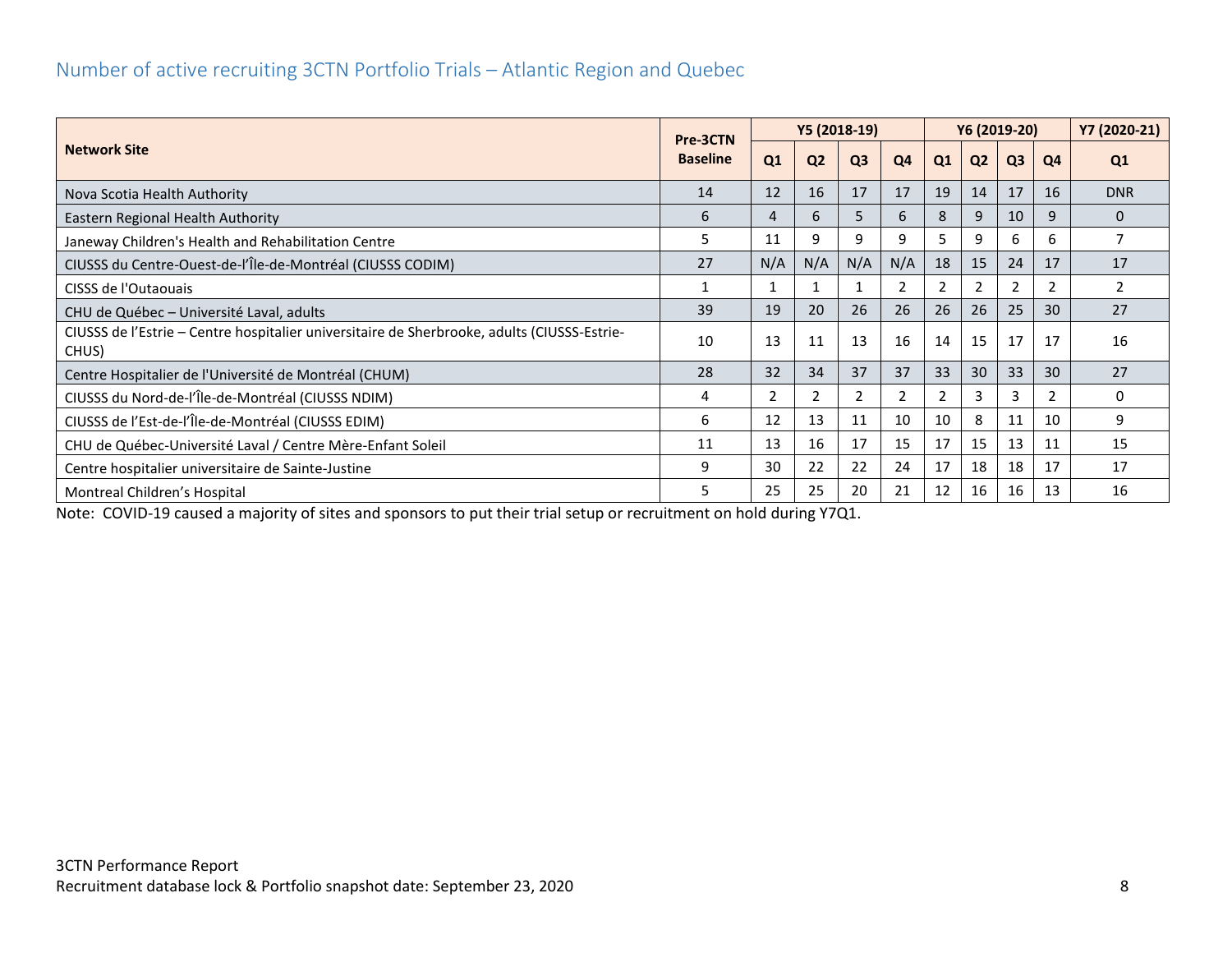## <span id="page-9-0"></span>Section B: 3CTN Portfolio Metrics

#### <span id="page-9-1"></span>Active Recruiting Portfolio Trials by Disease Site and Phase



**Objective:** To monitor and optimize the Portfolio in order to create opportunities for new trials and demonstrate 3CTN's impact.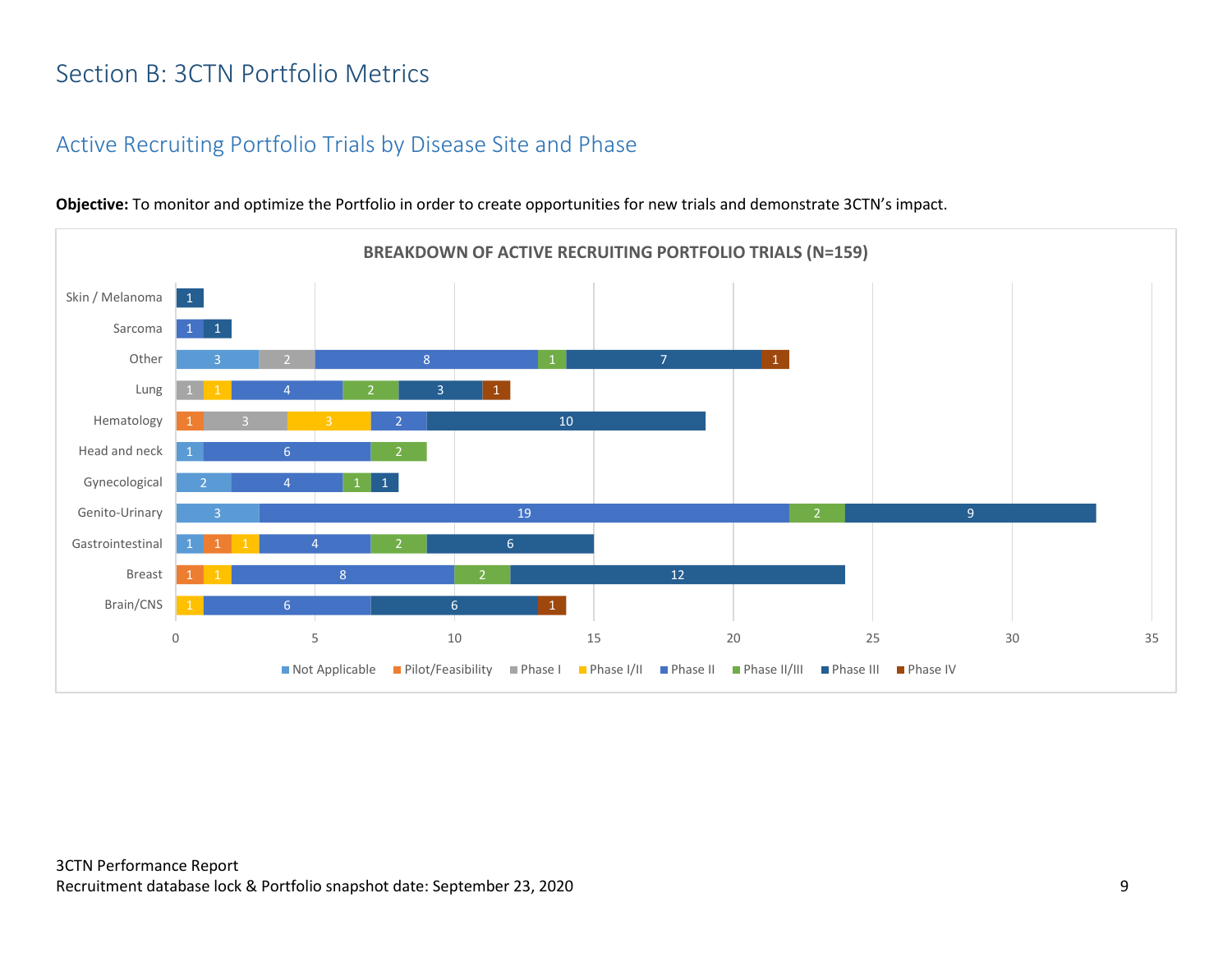## <span id="page-10-0"></span>Portfolio Impact Assessment

|                                                       |                     |                 | Enhancement/ |                     |                   |     | <b>Total # of Trials per</b> |
|-------------------------------------------------------|---------------------|-----------------|--------------|---------------------|-------------------|-----|------------------------------|
| <b>Trial Categories of Interest</b>                   | <b>Breakthrough</b> | <b>Platform</b> | derivative   | <b>Cross cancer</b> | <b>Sustaining</b> | N/A | <b>Study Criteria</b>        |
| <b>Novel therapy</b>                                  |                     |                 |              |                     |                   |     | 24                           |
| <b>Rare cancer setting</b>                            |                     | 28              |              |                     |                   |     | 47                           |
| <b>Vulnerable populations</b>                         |                     | 19              |              |                     |                   |     | 31                           |
| <b>Precision medicine</b>                             | b                   | 39              | 17           | 4                   |                   |     | 69                           |
| <b>Patient management</b>                             |                     | 43              |              |                     | 22                |     | 75                           |
| <b>Lifestyle Interventions</b>                        |                     |                 |              |                     |                   |     |                              |
| N/A                                                   |                     |                 |              |                     |                   |     |                              |
| <b>Total # of Trials per Study</b><br><b>Criteria</b> | q                   | 103             | 20           | 11                  | 28                |     | 164                          |

**Objective:** To provide a more specific and translatable impact description of 3CTN Portfolio trials for existing and future stakeholders.

Note: A trial may fit into more than one categories; N=164 is the unique count of reviewed trials that were active at any point in Y7 (2020-21).

To see the complete Impact Analysis of the Portfolio click [here](https://app.powerbi.com/view?r=eyJrIjoiMTdjZDM0ZjAtOWIzMC00OTdkLThkNDEtYzdmYzcyY2FiNjQ0IiwidCI6IjlkZjk0OWY4LWE2ZWItNDE5ZC05Y2FhLTFmOGM4M2RiNjc0ZiJ9)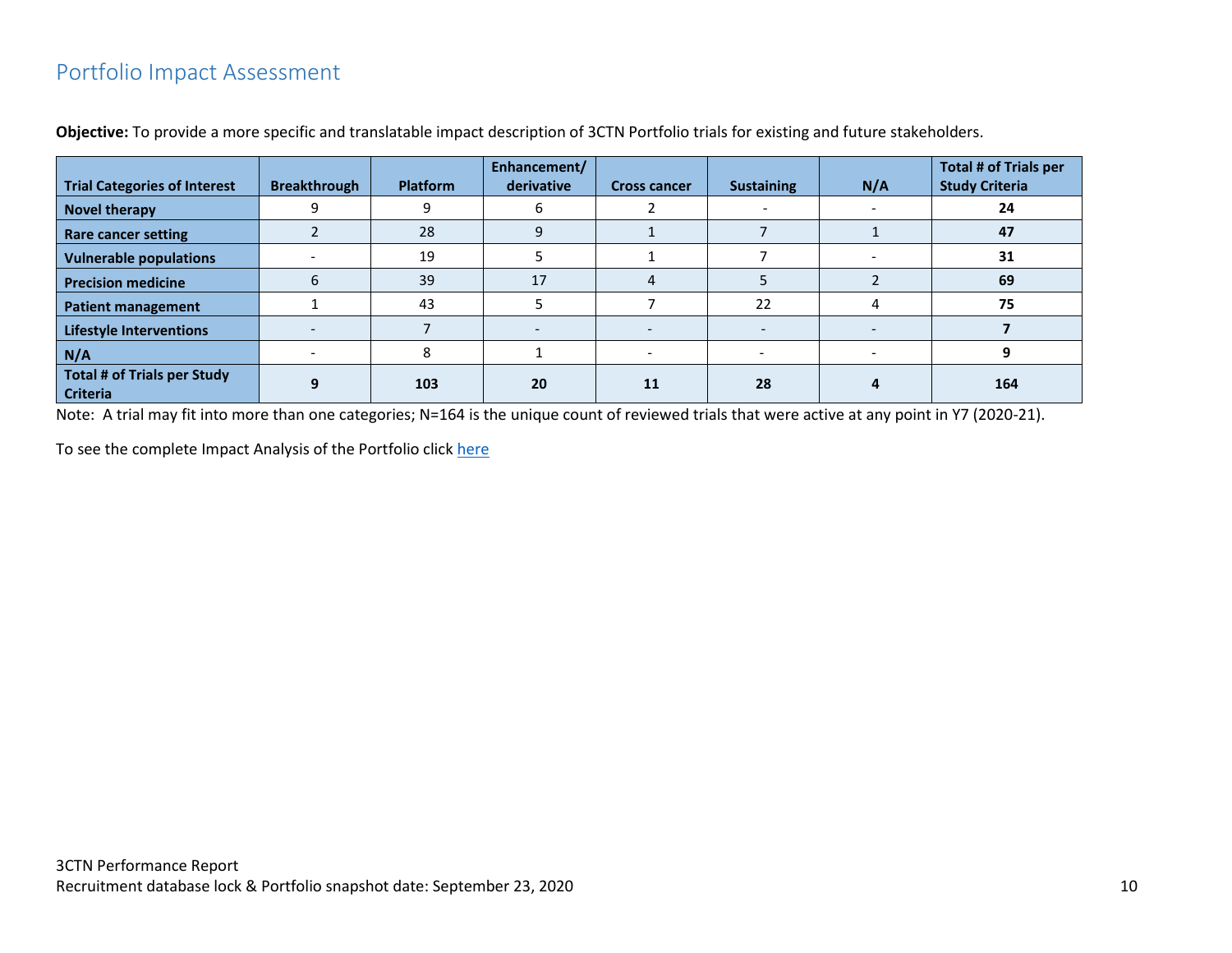### <span id="page-11-0"></span>Overview of Portfolio Applications – Process Efficiency

**Objective:** To improve Portfolio application processing time.

#### **Portfolio Approval Process Timeline<sup>1</sup>**

| <b>Calendar Year</b> | <b>Number of Applications</b><br><b>Received</b> | # Applications Completed | <b>Average Application</b><br><b>Processing Time (days)</b> | <b>Median Application</b><br><b>Processing Time (days)</b> |
|----------------------|--------------------------------------------------|--------------------------|-------------------------------------------------------------|------------------------------------------------------------|
| 2015                 | 90                                               | 85                       | 16                                                          |                                                            |
| 2016                 | 70                                               |                          | 31                                                          |                                                            |
| 2017                 | 45                                               | 47                       | 22                                                          |                                                            |
| 2018                 | 46                                               | 44                       | 18                                                          |                                                            |
| 2019                 | 45                                               | 45                       | 42                                                          |                                                            |
| 2020 (Jan - Sept)    | 26                                               | 28                       | 30                                                          |                                                            |

#### **Facilitated Peer Review (FPR) Process**

| <b>Calendar Year</b> | <b>Number of FPR Requests</b> | # FPR Completed <sup>2</sup> | Average FPR Time (days) <sup>3</sup> | Median FPR Time (days) $3$ |
|----------------------|-------------------------------|------------------------------|--------------------------------------|----------------------------|
| 2015                 |                               |                              | 47                                   | 39                         |
| 2016                 |                               |                              | 96                                   | 100                        |
| 2017                 |                               |                              | 79                                   | 74                         |
| 2018                 | 10                            |                              | 84                                   |                            |
| 2019                 | 16                            |                              | 112                                  | 86                         |
| 2020 (Jan – Sept)    |                               |                              | 96                                   | 97                         |

- **1** From application received to approve/decline the application for period, Jan 13, 2015 to Sept 14, 2020.
- <sup>2</sup> Counts are based on the completed applications in that calendar year, e.g. for an application submitted for review in 2019 but completed the review process in 2020, the FPR time will be used for the 2020 calculation.
- **3** FPR process time is from the start date of peer review (i.e. site agreed to pursue peer review) to the date the last reviewer package is submitted to 3CTN (completed trials only).

Additional link to interactive Portfolio Application report: [Portfolio Applications Report](https://app.powerbi.com/view?r=eyJrIjoiNDkxODMzYTctYjhkZi00MjhkLWJiNzMtMjcyYmU2MmE4MjM5IiwidCI6IjlkZjk0OWY4LWE2ZWItNDE5ZC05Y2FhLTFmOGM4M2RiNjc0ZiJ9)

#### 3CTN Performance Report Recruitment database lock & Portfolio snapshot date: September 23, 2020 11 and the state of the state of the state of the state of the state of the state of the state of the state of the state of the state of the state of